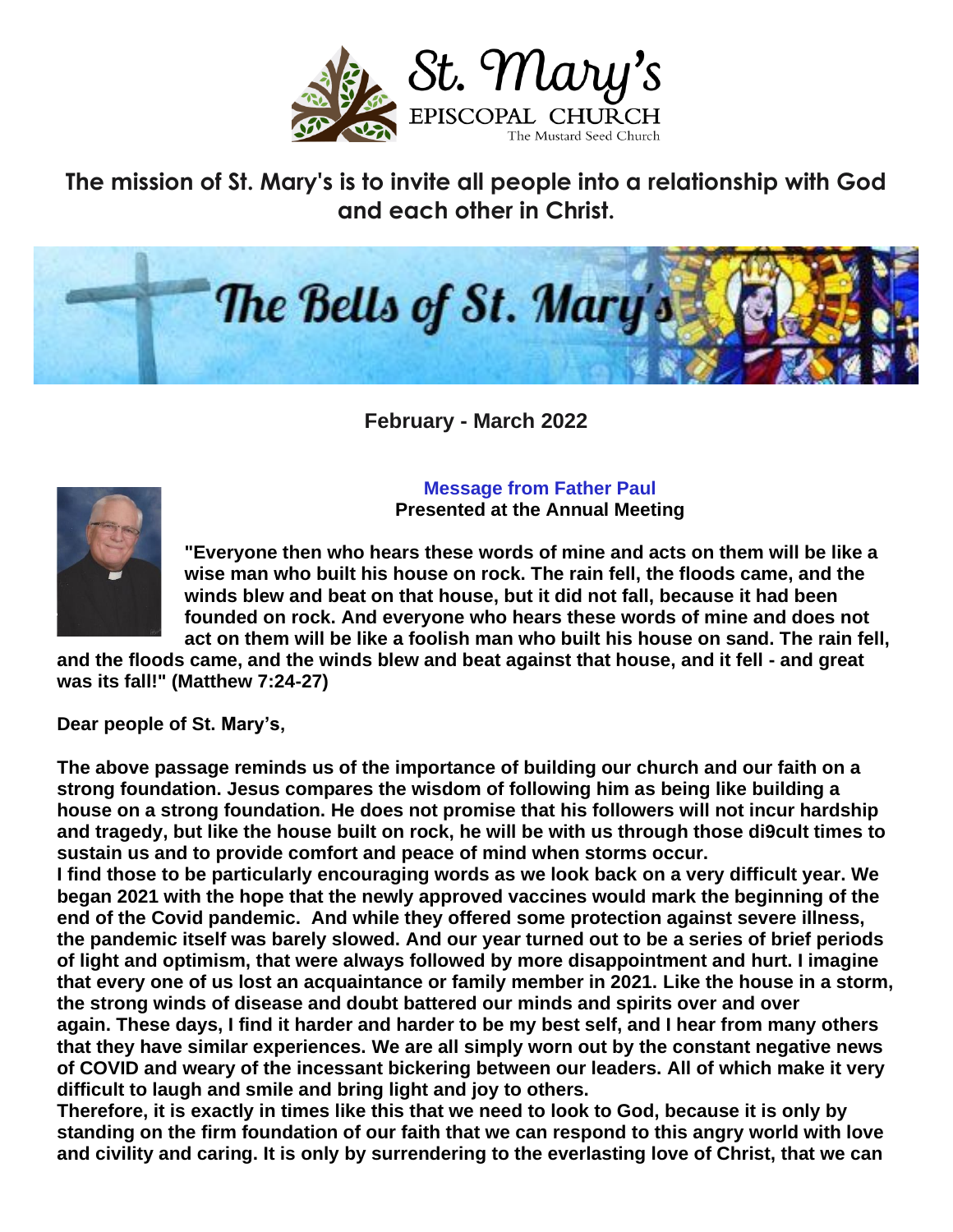**be loving and caring to others. It is only through Christ's light that we can be lights of reason, acceptance, and peace in a dark world.**

**Our life together at St. Mary's is vitally important, because not only does it offer us comfort in the storm, but it also reminds us that our life in Christ can withstand any trepidation that the world can offer. It is only through our hope in Christ that we can be the smiling encouragers that our family and friends need us to be.**

**My prayer for us this year is that we will each resolve to have a regular Sunday practice of tuning in or showing up in person – we have plenty of room for you to be as close or as far apart as you need. It is vital for us to stay rooted to our foundation in Christ and to stay connected to each other. We are blessed with bountiful resources and are charged to use them for the betterment of our community. Please pray about how you can help your church leaders in that effort. The world out there needs us and needs to hear about our God! Thank you for inviting my family and me to be part of the church family of St. Mary's. We so appreciate the warm welcome you have given us, and we love the spirit of this place. I absolutely believe that St. Mary's can and will make a difference for good in the world. I close with Paul's parting words in his second letter to the church in Thessalonica: Brothers and sisters, do not be weary in doing what is right." (2 Thessalonians. 3.13)**

**May God bless you and keep you always.**

Fault

 $\langle \overline{S} \overline{S} \overline{S} \rangle$ 

 $\overline{\langle 2\,4\rangle}$ 

**Fr. Paul Wehner+**

### **Message from Gwynne Olson, Senior Warden**

**I want to extend a warm welcome to Jackie Walker, our newest vestry member. Jackie has been on the vestry at St. Mary's before, so we welcome her knowledge and appreciate her willingness to serve. Jackie joins Dan Roddy, Colleen Matocha, and myself to extend the vestry membership from 3 people to 4. Feel free to reach out to any of us with any concerns or suggestions. We look forward to seeing how God uses St. Mary's in 2022.**

**God's peace, Gwynne Olson Sr. Warden**



### **Burying the Alleluia**

**Since during Lent we do not say Alleluia, it is our custom here at St. Mary's to Bury the Alleluia at the end of our service the Sunday before Lent. This year that Sunday is February 26th. This part of the service is traditionally conducted by the children and youth.**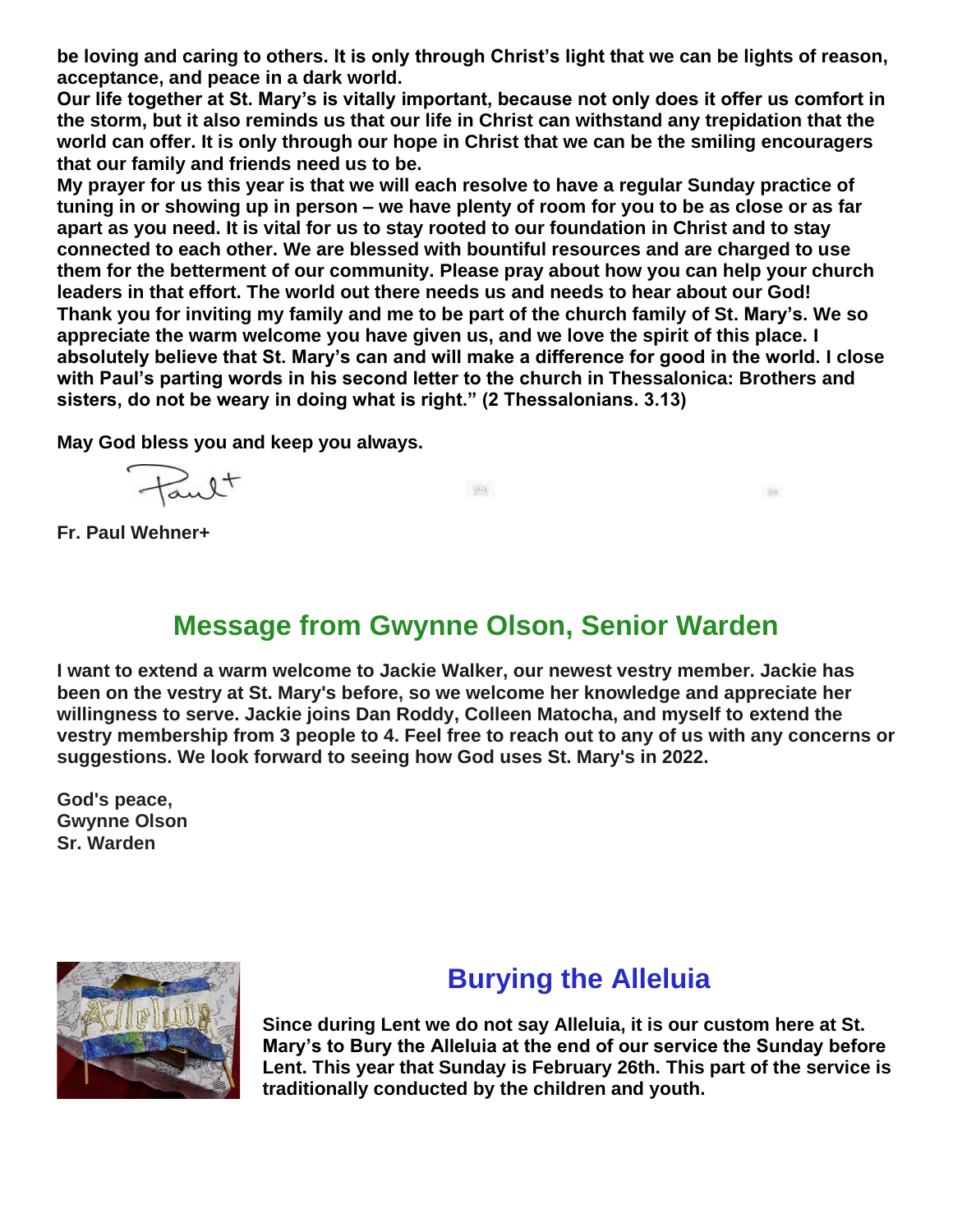## **The Mustard Seed Church Sowing Seeds in the Community…**



#### **Pancake Supper**

**The annual Shrove Tuesday Pancake Supper will be Tuesday, March 1st, in the Parish Hall from 5:00 to 7:00 p.m. or until the food runs out. The Brotherhood will be preparing the food, but they need help with setup, cooking, serving, and cleanup. Let Dani or one of the members of the** 

**Brotherhood know how you can help.**

**The meal is free to the public, so invite your family, friends, and neighbors. What a great time to celebrate the day before Lent.**



#### Ashes to Go

**Ash Wednesday March 2, 2021 St. Mary's Episcopal Church On Clay Street (between cones and sidewalk) 3:00 PM to 5:00 PM**

#### **Ash Wednesday Combined Service with the Methodist and Presbyterian Churches**

**It has been several years since we had a combined Ash Wednesday Service with Columbia United Methodist Church (CUMC) and Bethel Presbyterian Church. We are doing it again on Wednesday, March 2nd. The evening will begin with a dinner provided by CUMC at 5:30 p.m. in their fellowship hall. The service will begin at 6:00 p.m. at Columbia United Methodist Church. Come join us as we prepare for Lent.**

#### **Service Project During Lent**

**Beginning Sunday, March 6, and running through Sunday, April 3rd, St. Mary's will be collecting canned goods and non-perishable items including toilet paper, paper towels, and diapers, to benefit the Food Pantry at Columbia United Methodist Church. When out shopping, pick up a few extra items and drop them on Sunday in the basket in the Narthex. Let us share with others who have so little.**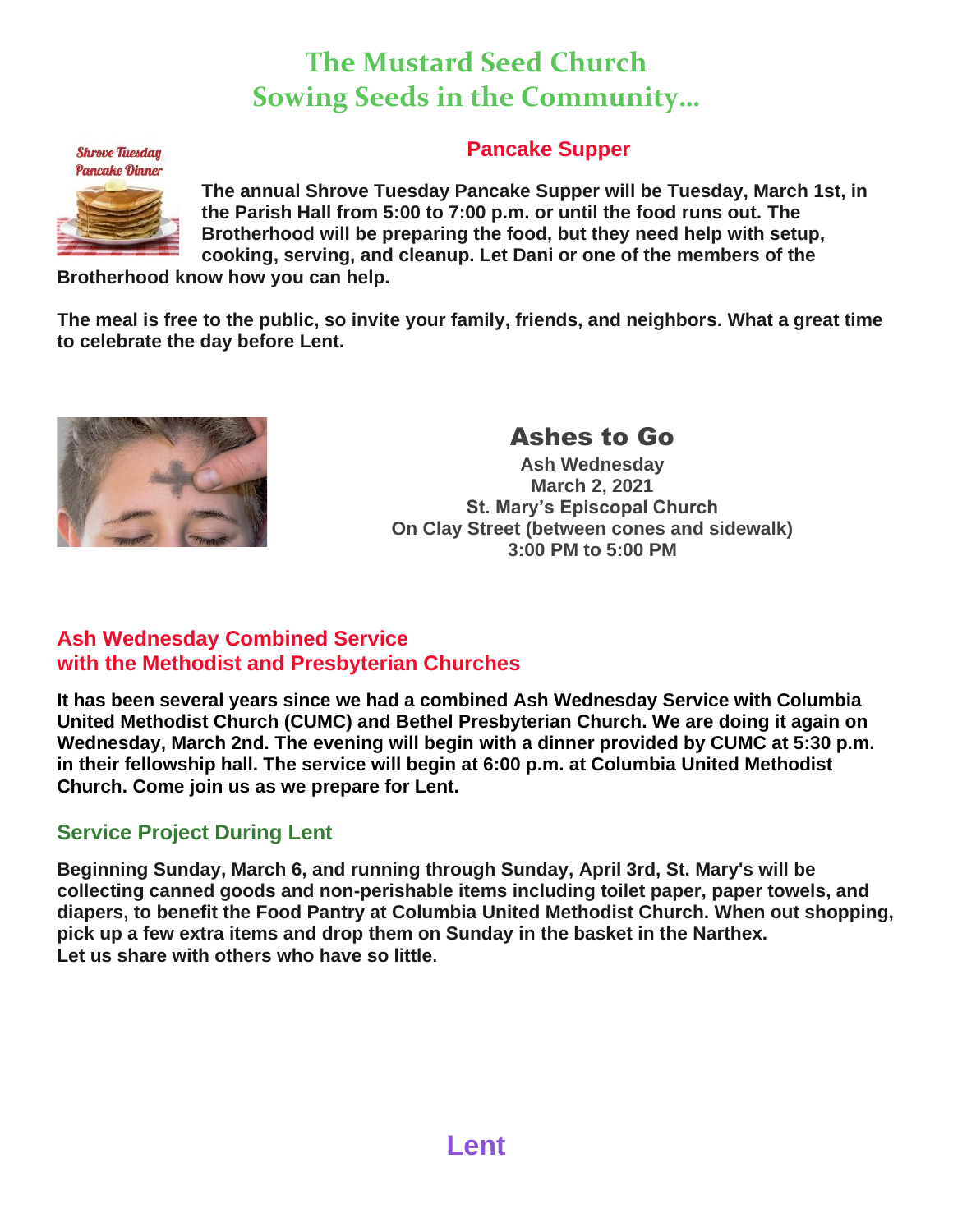**Lent, the 40 days before Easter excluding Sundays, is the time Christians spend in penitence, prayer, and preparation for the celebration of the glorious resurrection of Our Lord Jesus Christ. The Lenten Season will begin with the Ash Wednesday service at Columbia United Methodist Church on Wednesday, March 2, at 6:00 p.m.**

**Because of the somberness of the season of Lent, there will be some notable differences in the Sunday service. The Lenten services will use the Penitential Order and the Decalogue, plus Eucharistic Prayer C and other changes. "Alleluia" will be omitted. The Church has a custom of omitting the "Alleluias" typically proclaimed throughout its liturgy. It generally takes us a few weeks to get that through our system, so no worries if an "Alleluia" slips out now and again!**

### **Lenten Devotional Books Available**

**On Sunday, February 20th, A Season of Fresh Hope - Daily Reflections, Contemplations, and Prayers will be available in the Narthex and Parish Hall. These booklets are made available by St. Mary's for those who would like to include a daily devotional during Lent.**

### **Adult Sunday School: That the World May Know**

#### **DVD 4 -Death and Resurrection**

**This series of videos will take us through Lent, as we follow Jesus' life and ministry, death, and resurrection. We will visit places around the Sea of Galilee and contemplate some of his last teachings to his Disciples before he headed to Jerusalem for the Passover. We will be there with him and relive his arrest, crucifixion, and resurrection.**

#### **Sunday, February 13:** *When Storms Come*

**Today we take a cruise on the beautiful Sea of Galilee, the largest body of fresh water in Israel and therefore an important source of food and transportation. There is an ancient rabbinic saying that, "The Lord has created seven seas, but the Sea of Galilee is his delight." Because of its size and location, the Sea could also become very rough and stormy at times. The ancient Jews believed that evil forces caused the stormy seas, and that on 'God could calm the chaos of those stormy water caused by the Evil One.**

#### **Sunday, February 20:** *Piercing the Darkness*

**This teaching is set near the Sea of Galilee, at the main gate of the Decapolis (meaning 10 cities.) Although some Jews lived in the Decapolis, the region was so evil that religious Jews believed that Beelzebub himself lived there. Yet Jesus went there, and this session will focus on the significance of his intentionally confronting evil, rather than avoiding it. Wherever he went, Jesus – the light of the world – deliberately, righteously, and actively confronted spiritual darkness.**

#### **Sunday, February 27:** *Gates of Hades*

**Continuing with the theme of Jesus' penchant for confronting evil, we visit the "evil" city of Caesarea Philippi. But this was also a place to which Jesus deliberately led his disciples for one of his final teachings. This is where he tells Peter that he will be the rock on which Jesus will build his church, and the gates of Hades will not overcome it. In effect, Jesus is saying that his church will replace the very power and strength of the devil.**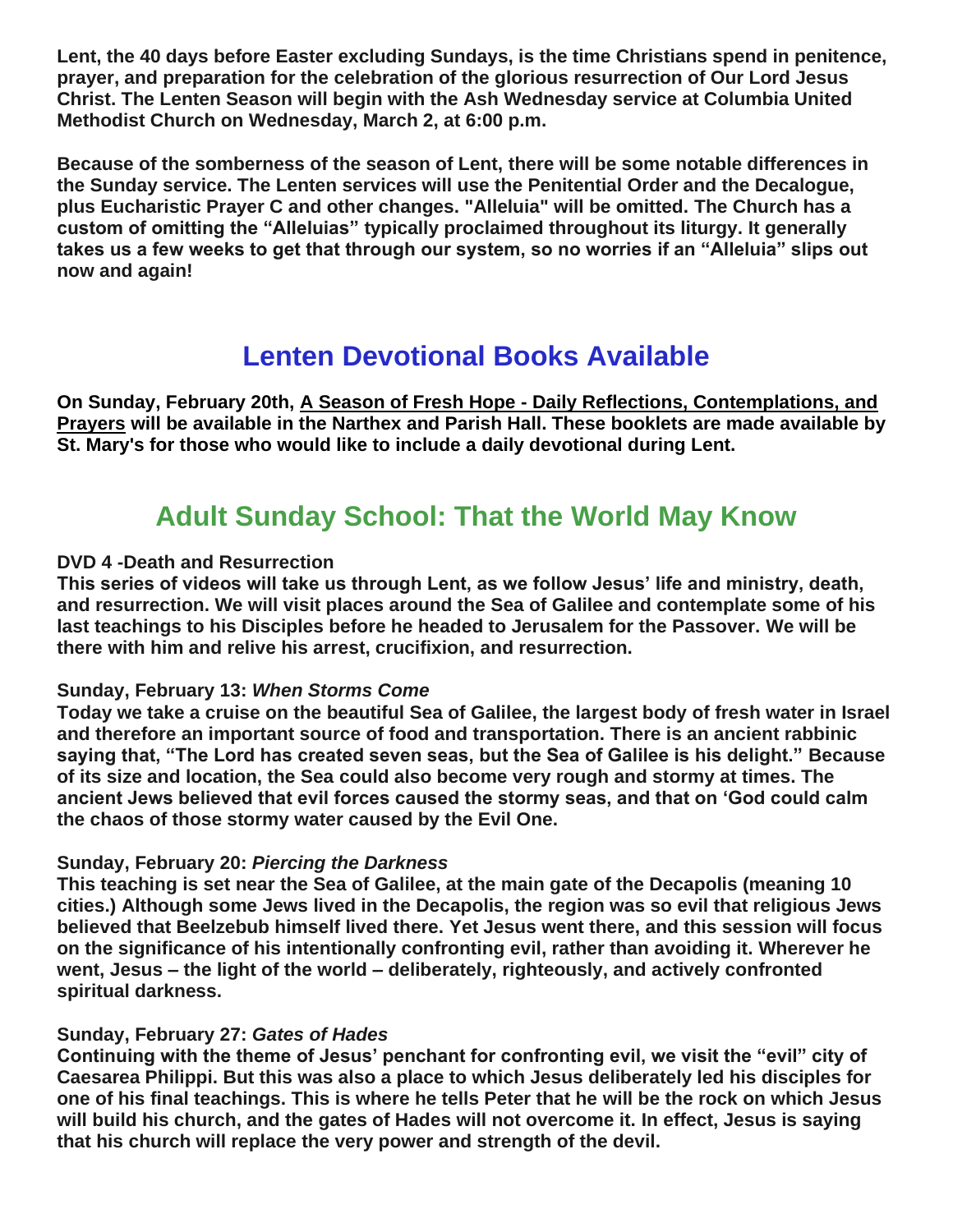# **San Jacinto Festival**



**St. Mary's will once again be participating in the San Jacinto Festival held on April 22 and 23. We will be having a booth in the Kid'Zone. More information will be sent out closer to the date.**

**Right now a chairman is needed for our booth. The job is not difficult or time consuming. If you are willing to chair this event, please let Dani know. More than one person can fill this position.**

**This is a great way to serve our community and get the word out about St. Mary's.**



# **Bishop Monterroso is Coming**

**Bishop Monterroso will be celebrating the Holy Eucharist at St. Mary's on Sunday, June 12, at 9:00 a.m. If you or anyone you know would like to be confirmed, received, or baptized during this service, please let Father Paul know.**

### **Message from Marvin Miller**

#### **This was written by a Hospice of Metro Denver physician**

**I just had one of the most amazing experiences of my life, and wanted to share it with my family and dearest friends.**

 **I was driving home from a meeting this evening about 5, stuck in traffic on Colorado Blvd., and the car started to choke and splutter and die - I barely managed to coast, cursing, into a gas station, glad only that I would not be blocking traffic and would have a somewhat warm spot to wait for the tow truck. It wouldn't even turn over.**

 **Before I could make the call, I saw a woman walking out of the "quickie mart" building, and it looked like she slipped on some ice and fell into a gas pump, so I got out to see if she was okay.**

 **When I got there, it looked more like she had been overcome by sobs than that she had fallen; she was a young woman who looked really haggard with dark circles under her eyes. She dropped something as I helped her up, and I picked it up to give it to her. It was a nickel.**

 **At that moment, everything came into focus for me: the crying woman, the ancient Suburban crammed full of stuff with 3 kids in the back (1 in a car seat), and the gas pump reading \$4.95. I asked her if she was okay and if she needed help, and she just kept saying "I don't want my kids to see me crying," so we stood on the other side of the pump from her car. She said she was driving to California and that things were very hard for her right now.**

 **So I asked, "And you were praying?" That made her back away from me a little but I assured her I was not a crazy person and said, "He heard you, and He sent me."**

 **I took out my card and swiped it through the card reader on the pump so she could fill up her car completely, and while it was fueling walked to the next door McDonald's and bought 2 big bags of food, some gift certificates for more, and a big cup of coffee. She gave the food to the kids in the car who attacked it like wolves, and we stood by the pump eating fries and talking a little. She told me her name, and that she lived in Kansas City. Her boyfriend left 2 months ago and she had not been able to make ends meet. She knew she wouldn't have money to pay rent Jan 1, and finally in desperation had finally called her parents, with whom**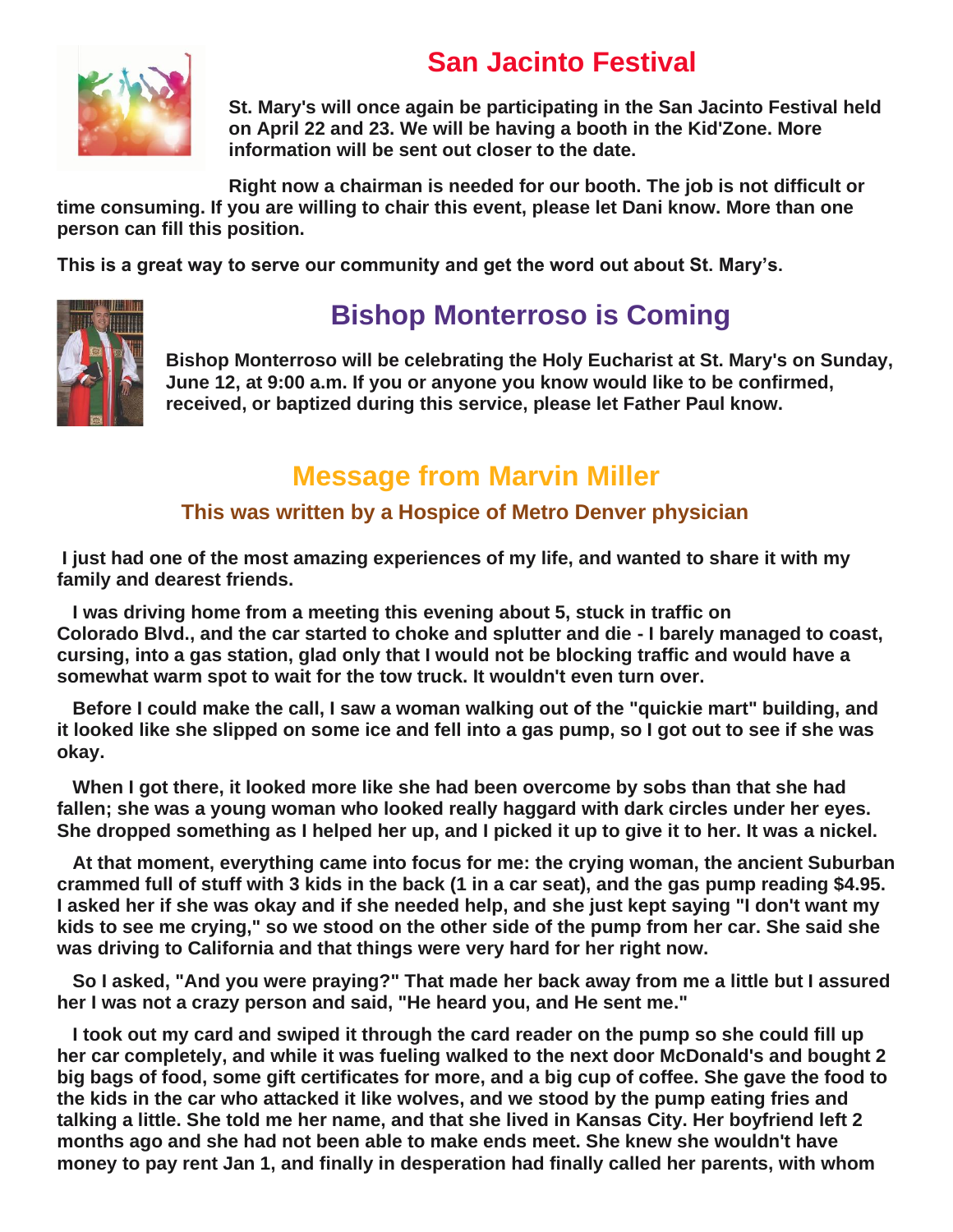**she had not spoken in about 5 years. They lived in California and said she could come live with them and try to get on her feet there. So she packed up everything she owned in the car. She told the kids they were going to California for Christmas, but not that they were going to live there.**

 **I gave her my gloves, a little hug and said a quick prayer with her for safety on the road. As I was walking over to my car, she said, "So, are you like an angel or something?" This definitely made me cry. I said, "Sweetie, at this time of year angels are really busy, so sometimes God uses regular people." It was so incredible to be a part of someone else's miracle. And of course, you guessed it, when I got in my car it started right away and got me home with no problem. I'll put it in the shop tomorrow to check, but I suspect the mechanic won't find anything wrong.**

 **Sometimes the angels fly close enough to you that you can hear the flutter of their wings...**

# **Changes in the Newsletter**

**Beginning with this edition of The Bells of St. Mary's, the newsletter will go out in the middle of each month. There are several reports that need to be completed by the church office at the beginning and end of each month, which make getting the newsletter out by the first of each month difficult. If you have an article for the newsletter, please submit it to the office by the 7th of each month.**

**In addition, reminders will be sent out about important events during the week of the event. Please open these reminders, so the office knows you received them.**



# **Community Assistance**

**During January and the first week of February, the committee approved funds for 4 families' electric bills, 2 families' rent, 1 family's water bill, gasoline for 1 person, and laundry and food for another person.**

**If you know of anyone needing assistance, please contact Tracy Lane or Jackie Walker.**



# **2022 Flower sign up**

**The forms to sign up for 2021 flower offerings are in the Narthex.**

**Please stop by and sign up to honor or celebrate special days in your life. The cost is \$50, to be paid in advance.**

**For more information call the church office at 979-345-3456.**

**In January**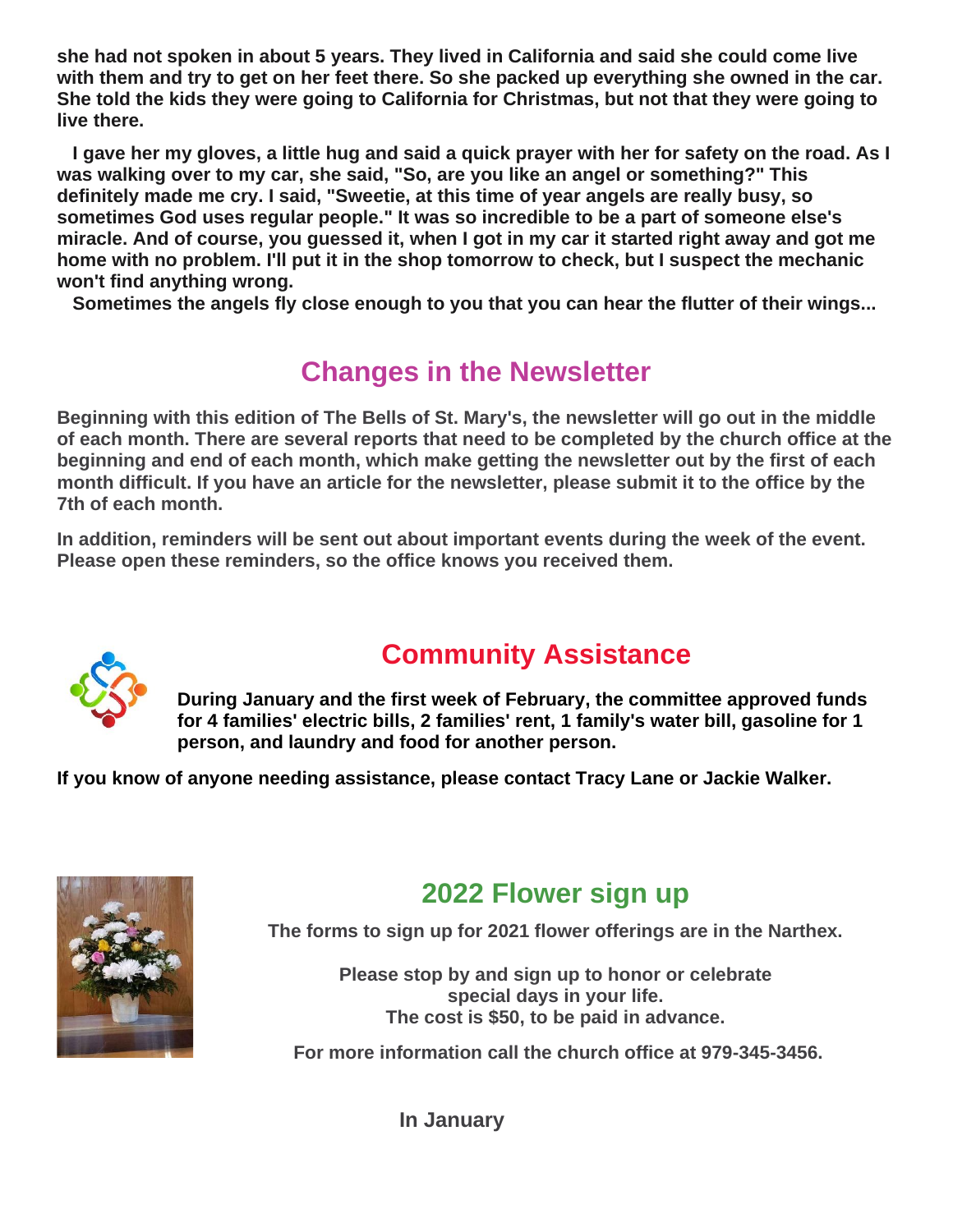**Brayze Schill was selected to be on the Texas High School Rodeos Cinch Team. He was also chosen to be on the 2022 Priefert Junior Elite Team. Brayze made the varsity powerlifting team at Columbia High School.**

**Madeline Roddy received a 1st in Military March, 2nd in Basic Strut, 3rd in Show Twirl, and 4th in Solo at the Twirl in the Woods event.**

**Haley Cantrell was selected to be part of the WIT program at Columbia High School.**

**Braylee Schill made all As for the second 9 weeks at Columbia High School. She is also on the soccer team and track team at the high school.**

**Abigail Roddy received a 1st in Two Baton, 2nd in Military Strut, 3rd in Show Twirl, 5th in Solo, and 6th overall for Basic Skills at the Twirl in the Woods event.**



## **Don't Forget**

**Remember to keep your empty print cartridges for St. Mary's. All brands and types are welcomed. We have been turning in 10 cartridges a month, earning a \$20 credit. This greatly helps defray the cost of our office supplies.**

# **THANK YOU! THANK YOU! THANK YOU!**

**Special thanks and gratitude to**

- **Theata Miller, Sherry Wehner, Braylee Schill, Shyanne Roddy, Kendy Hankins, Travis Prater, Tracy Lane, Gwynne Olson, Jackie Walker, Colleen Matocha, Dani Mikel, Adam Schill, Bill Olson, Jennifer Schill, AJ Mikel, Dan Roddy, Marvin Miller, and Brayze Schill for serving as Worship Leaders during the month of January.**
- **Amber Prater for setting up the Livestreaming on our Facebook site, monitoring the feed during the service, and responding to those viewing on-line.**
- **Dan and Donna Roddy and Wendy Hankins for providing treats for our January Hospitality and Fellowship.**
- **Gwynne Olson, Dan Roddy, Colleen Matocha, and Jackie Walker for serving as our 2022 vestry.**
- **Gwynne and Bill Olson for serving as delegates to the 2022 Diocesan Council.**
- **all who contributed to the valentine boxes for our college students.**
- **Theata Miller for helping fold and staple the Sunday bulletins.**

**You are awesome, and St. Mary's greatly appreciates all you do.**



# **Prayer Request**

**If you or someone you know is in need of prayer, please notify the office by email or phone. The prayer list will be updated each month, so if prayers need to continue for an individual person, please fill out a new card or let** 

**Dani know. Prayers for the sick and those in need are the joyful duty of the Christian** 

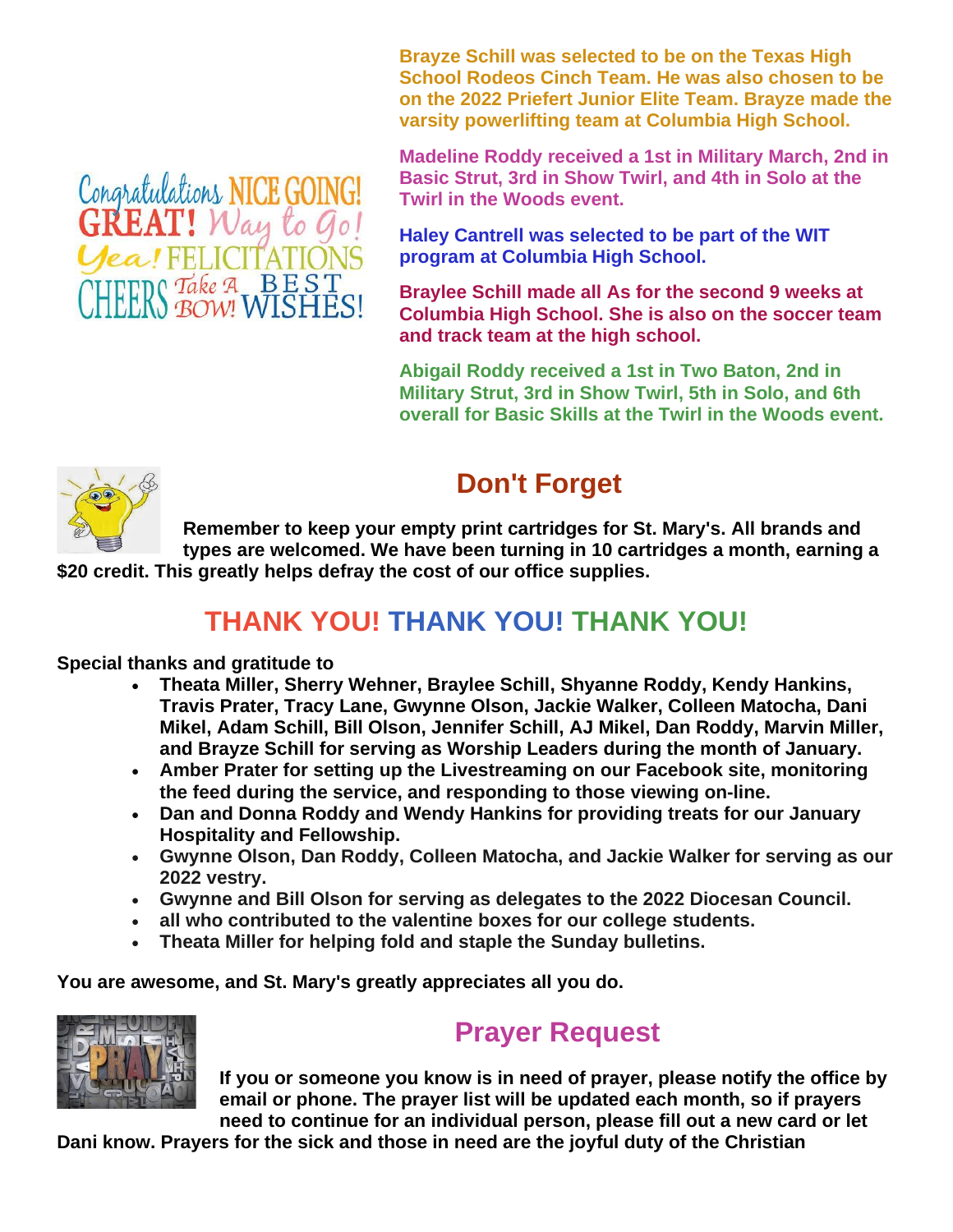**community. Help us keep our parish prayer list current by notifying us of those in need of prayer and when those listed are no longer in need.**

#### **February and March Birthdays**

**Mike Blount - February 4 Quinten Culbreath - February 9 Brian Lane - February 13 Bonnie Cole - February 16 Dick McGuire - February 19 Dan Roddy - February 27 Marglet Arana - March 5 Kurt Hankins - March 12**

**Jackie Walker - March 17 Doris Grosvenor - March 20 Tommy Cantrell - March 22 Theata Miller - March 24 Braylee Schill - March 28 Maddie Lane - March 30**

#### **February and March Anniversaries**

**New email address for St. Mary's - stmaryswestcolumbia@gmail.com**

#### **St. Mary's Leadership**

**Vestry Rector: the Reverend Paul Wehner Sr. Warden: Gwynne Olson Jr. Warden: Dan Roddy Clerk: Colleen Matocha Member: Jackie Walker**

St. May's Episcopal Church, corner of 16th and Clay Street, West Columbia PO Box 786, West Columbia, Texas 77486 979-345-3456 stmaryswc@centurylink.net

The Bells of St. Mary's is a monthly newsletter for members and friends of St Mary's Episcopal Church. Submissions for publication should be sent to the church office on or before the 25th of the month prior to the publication.